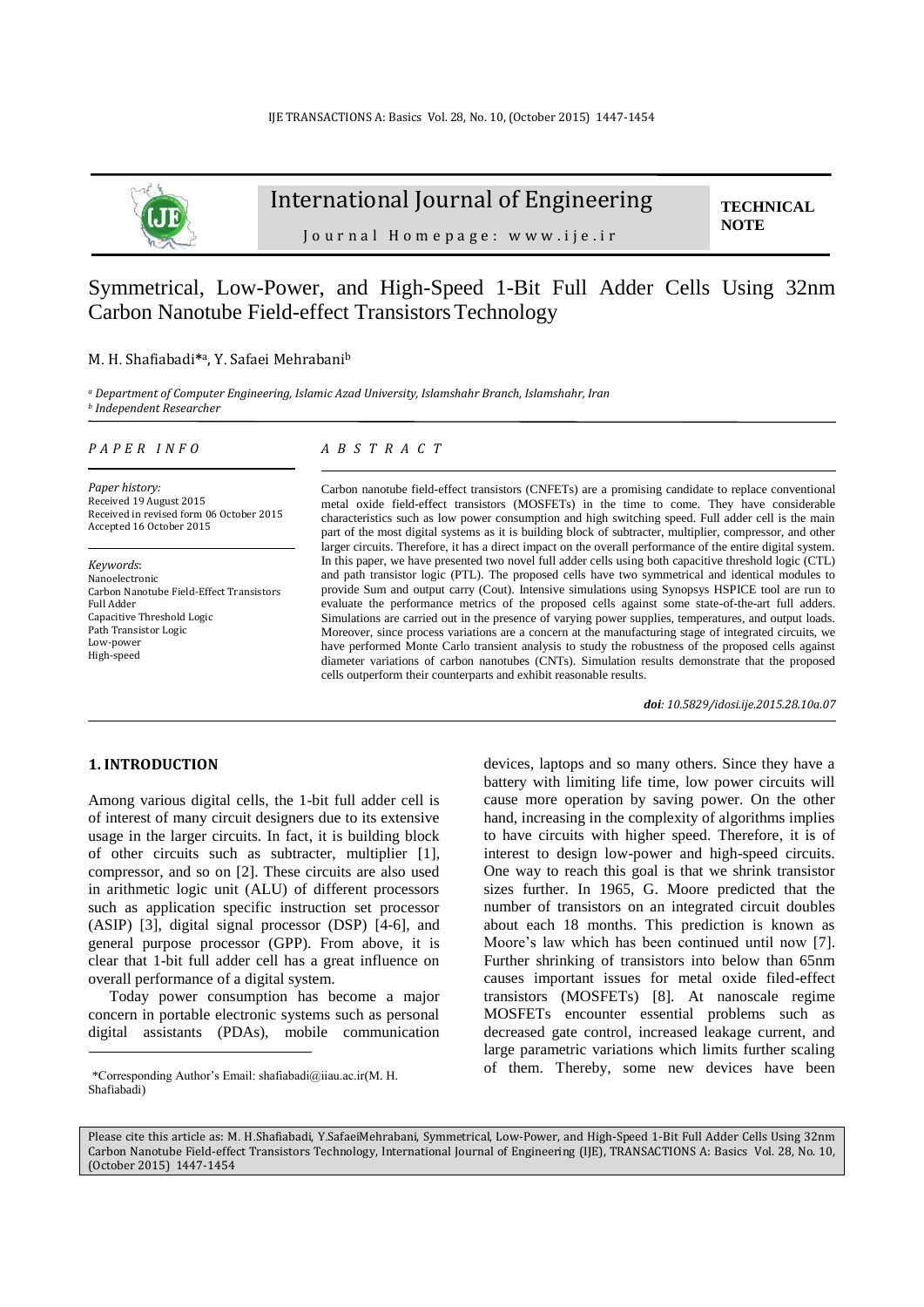presented in recent years to replace conventional MOSFETs.

The carbon nanotube field-effect transistor (CNFET) is one of those new technologies. It has remarkable characteristics, i.e., high speed switching operation and low power consumption compared to silicon bulk transistors. They have similar current-voltage (I-V) characteristics to MOSFETs [\[9\]](#page-6-6), and are promising candidate to replace them in the future. A CNFET transistor uses some carbon nanotubes (CNTs) in its structure to bridge source and drain contacts. It is worth to note that CNTs were discovered by S. Iijima [\[10\]](#page-6-7). By rolling up a graphite sheet, carbon tube is realized. According to arrangement angle of carbon atoms along the tube, CNT is either metallic or semiconducting. There is an integer pair  $(n1, n2)$  referred to as chirality vector and determines whether a CNT is metallic or semiconducting. Equation (1) shows how the diameter of a CNT can be achieved from chirality vector [\[11\]](#page-6-8).

$$
D_{\text{CNT}} \approx 0.0783 \times \sqrt{n_1^2 + n_2^2 + n_1 n_2} \tag{1}
$$

Using (1) we can obtain threshold voltage of a CNFET as follows.

$$
V_{th} = \frac{0.43}{D_{\text{CNT}}(nm)}\tag{2}
$$

It is worth to note that Equation (2) gives absolute value of threshold. Therefore, positive and negative values are used for n-type CNFETs (NCNFETs) and p-type CNFETs (PCNFETs), respectively. Figure 1 shows the structure of a CNFET transistor [\[12\]](#page-6-9). Similar to MOSFETs it contains four terminals called gate, source, drain, and substrate.

The reminder of this paper is structured as follows. In section 2 some state-of-the-art full adder cells from literature are reviewed. In section 3 the proposed full adders are presented in detail. Section 4 provides simulation results and discussions. In this section comprehensive simulations are performed to closely study figure of merit of each full adder cell. Finally, section 5 concludes the paper.

#### **2. REVIEW OF PREVIOUS FULL ADDERS**

In this section, we briefly review pros and cons of different full adder designs. Since the proposed cells are based on capacitive threshold logic (CTL) we have chosen some designs which employ CTL.

Figure 2 illustrates the design of Design 2 full adder [\[13\]](#page-6-10). The main advantage of the Design 2 cell is that it uses the small number of transistors, i.e., only eight transistors. Moreover, it contains seven capacitors. Capacitors form a network to realize voltage division based on superposition theorem for each combination of inputs. Then, using inverter gates, Majority-not function is realized. This method reduces the number of transistors remarkably. Now, to realize output carry (Cout) it is needed only a conventional inverter. On the other hand, to produce complement of Sum signal two times of values of Majority-not output plus voltage division of inputs is utilized. Finally, using an inverter gate the Sum signal is produced. However, the Design 2 consists of small number of transistors, but it is susceptible to noise because of utilizing capacitor at the internal node.

Figure 3 illustrates the design of 3C2C full adder [\[14\]](#page-6-11). The same as the Design 2 it uses eight transistors but the number of capacitors has been reduced to five capacitors. The 3C2C utilizes the same scenario to produce Sum and Cout outputs and only the number of capacitors is less than the Design 2. In fact, it is the enhanced version of the Design 2 full adder.

Figure 4 illustrates the design of Minority function bridge style full adder (MBFA) [\[15\]](#page-6-12). It compromises 16 CNFETS and a 3-input capacitor network. The maximum critical path consists of five transistors which makes a long propagation delay. The presence of inverters in the last stage of the circuit enhances the driving capability.



**Figure 1.** The structure of a CNFET transistor [\[12\]](#page-6-9)



**Figure 2.** The design of Design 2 full adder



**Figure 3.** The design of 3C2C full adder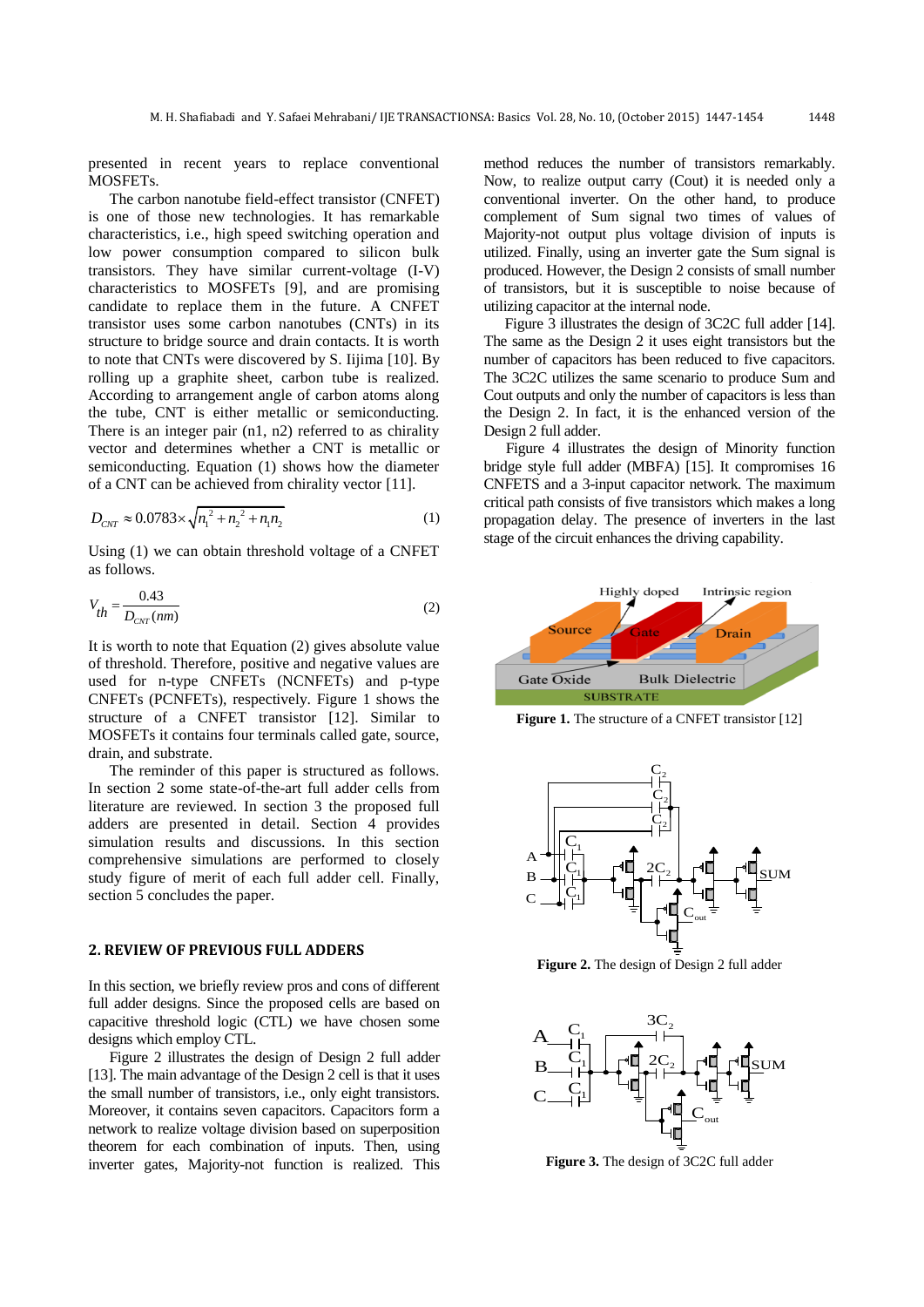

**Figure 4.** The design of MBFA full adder



**Figure 5.** The design of FA1 full adder



**Figure 6.** The design of FA2 full adder



**Figure 7.** The design of SyMuT full adder

Figure 5 illustrates the design of FA1 full adder [\[16\]](#page-6-13). The FA1 contains 14 transistors and a 3-input capacitor network. Employing two inverters, the NAND and NOR functions are produced. Then using them and voltage of capacitor network Sum output is realized. The main concern for the FA1 is that it has static power consumption. In fact when the summation of inputs are 1 or 2 ( $\Sigma$ in= 1, 2) then transistors that produce Sum signal are not completely off and cause current flow from power supply to the ground. The other drawback is that Sum output has not enough driving power in the presence of large fanouts. Figure 6 illustrates the design of FA2 full adder [\[17\]](#page-6-14). In FA2 all transistors are controlled by means of voltage of capacitor network. This improves the speed of adder. The FA2 comprises 12 transistors which three of them are placed along the critical path. Existing of inverters at the output nodes increases the driving power capability.

 $\overrightarrow{B}$   $\rightarrow$   $\overrightarrow{B}$   $\rightarrow$   $\overrightarrow{B}$   $\rightarrow$   $\overrightarrow{B}$   $\rightarrow$   $\overrightarrow{B}$   $\rightarrow$   $\overrightarrow{B}$   $\rightarrow$   $\overrightarrow{B}$   $\rightarrow$   $\overrightarrow{B}$   $\rightarrow$   $\overrightarrow{B}$   $\rightarrow$   $\overrightarrow{B}$   $\rightarrow$   $\overrightarrow{B}$   $\rightarrow$   $\overrightarrow{B}$   $\rightarrow$   $\overrightarrow{B}$   $\rightarrow$   $\overrightarrow{B}$   $\rightarrow$   $\overrightarrow{B}$   $\rightarrow$   $\overrightarrow{B}$   $\$ layout design easier. In this design first Cout signal is produced. Then, using it, Sum is produced. The SyMuT contains 14 transistors and has rail-to-rail outputs. It has critical path with three transistors.

#### **3. THE PROPOSED FULL ADDER**

Two novel designs are presented for 1-bit full adder cell in this section. These designs are based on both capacitive threshold logic (CTL) and pass transistor logic (PTL) and have fully symmetric structures for Sum and Cout signals. The first design has not driving power whereas the second one advantages it at the expense of more transistors. The first design is called fully symmetric full adder (FSFA1) and the second one is called FSFA2.

**3. 1. The First Design (FSFA1)** The FSFA1 uses 2-input NAND and NOR functions to multiplex different paths to provide the desired outputs. Equations (3) and (4) show the Boolean functions for the proposed cell.

$$
Sum = (\overline{B}.\overline{C} + B.C).A + (\overline{B}.C + B.\overline{C}).\overline{A}
$$
\n(3)

$$
Cout = BC + (\overline{B} \cdot C + B \cdot \overline{C}).A
$$
\n<sup>(4)</sup>

Table 1 shows how the output signals are produced using input signals.

In order to produce NAND and NOR functions we use CTL. This technique reduces the number of transistors. Figure 8 shows the corresponding circuit. For instance, in order to have a NAND function it is enough to set the absolute value of threshold voltage of PCNFET such that to be less than the threshold voltage of NCNFET. As mentioned in (1) and (2), it can be done by altering the chirality values of CNTs. In this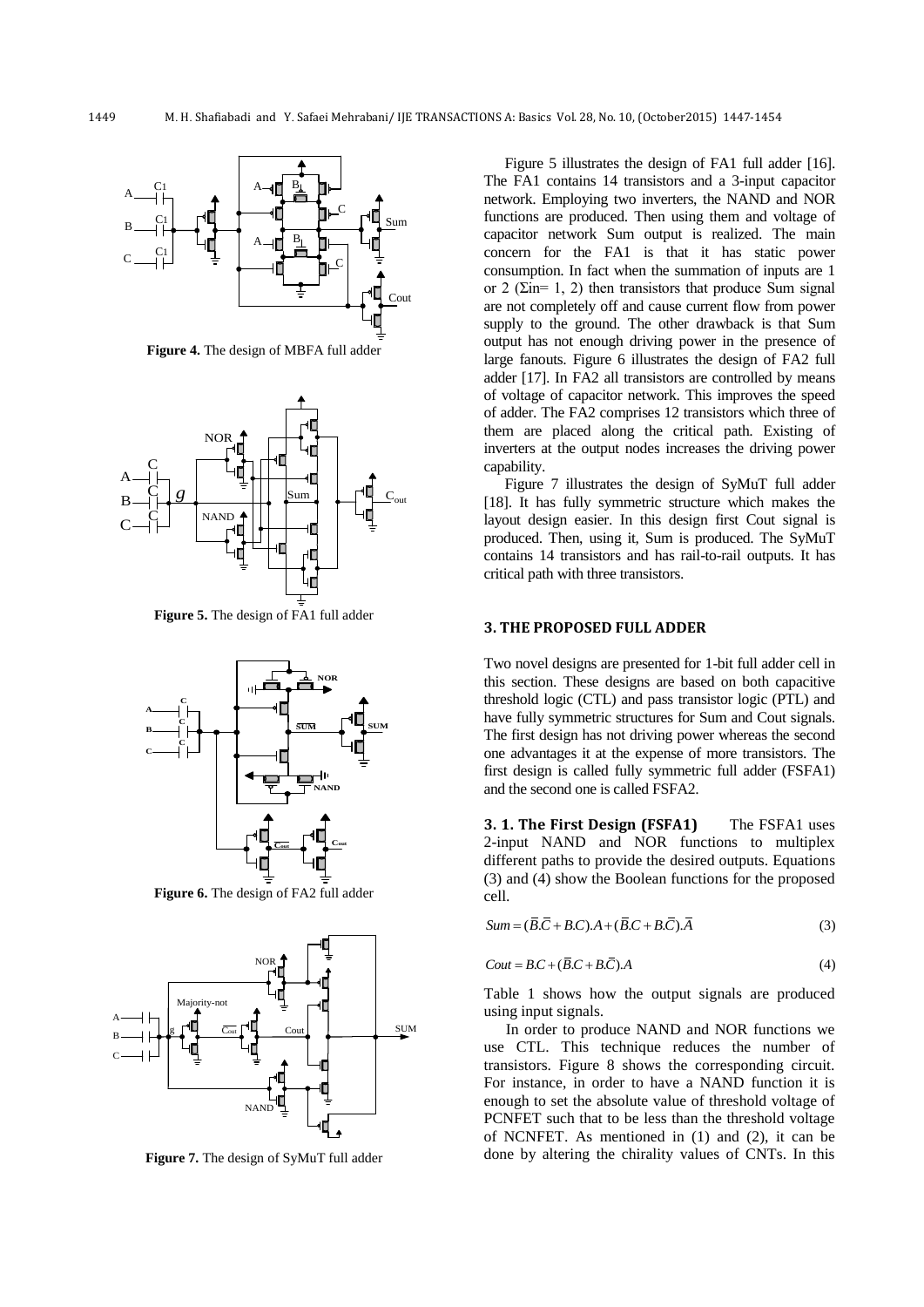case, PCNFET will be on even if the summation of input signals B and C are logic 0, 1. Then, output will reach to power supply. Only in the case that both inputs are logic 1, then PCNFET will become off and vice versa NCNFET switches on. Therefore, output will be pulled down to ground.

**TABLE 1.** Truth table of full adder

| В                | C              | <b>NAND</b> | <b>NOR</b>     | <b>Sum</b> | Cout |
|------------------|----------------|-------------|----------------|------------|------|
| $\boldsymbol{0}$ | 0              |             |                | А          | 0    |
| $\overline{0}$   |                |             | 0              | A          | А    |
|                  | $\overline{0}$ |             | $\overline{0}$ | Α          | А    |
|                  |                |             |                | А          |      |



**Figure 8.** NAND/NOR functions



**Figure 9.** The structure of FSFA1



**Figure 10.** The structure of FSFA2

After producing NAND and NOR functions they are utilized to control pass transistors to produce the desired outputs. The structure of FSFA1 is shown in Figure 9. It consists of 18 transistors and a 2-input capacitor network. The maximum critical path of FSFA1 consists of three CNFETs. Considering Figure 9, it is clear that there are two identical modules for Sum and Cout outputs. Pass transistors cause threshold loss problem. To mitigate this problem we have set the diameters of CNTs such that a small threshold voltage is realized for them. This is one advantage of CNFET technology in which we can alter the threshold voltage of transistors easily.

**3. 2. The Second Design (FSFA2)** One drawback for FSFA1 is that it has not driving power. Moreover, because of threshold loss problem the final outputs are not full swing. Therefore, to resolve these issues another design called FSFA2 is presented in this subsection. The main idea behind the FSFA2 is the same as one existence in FSFA1. By subtly changing of input signals  $\mathbb{E}$   $\mathbb{E}$  and add two more inverters at the output nodes we obtain the second design. The FSFA2 not only has railto-rail outputs but also has driving power. Therefore, it can be used in large circuits. Figure 10 illustrates the structure of FSFA2. The FSFA2 contains 22 transistors and its maximum critical path has three transistors.

#### **4. SIMULATION RESULTS AND DISCUSSIONS**

In this section, we report simulation results and provide discussions. First, the simulation environment is proposed in a separate subsection. Then, simulation results are reported in another subsection.  $\begin{array}{c|c|c|c|c|c} \hline \text{A} & \text{B} & \text{B} & \text{B} & \text{B} \\ \hline \end{array}$  ascussions. First, the proposed in a separate s<br>results are reported in another

> **4. 1. Simulation Setup** The Synopsys HSPICE tool is used to run simulations. The 32nm technology node model is used to simulate circuits [\[19,](#page-6-16) [20\]](#page-6-17). This model was developed for MOSFET-like CNFETs which can have one or more CNTs in their channel. It includes nonidealities such as source/drain resistance and capacitance, Schottky barrier effects, CNT charge screening effects, and so on.

The 56 transitions from an input combination to another one are fed to the cells. The combinations that do not change outputs are not considered. For each combination, the delay is measured from the moment that the input signal reaches 50% of its value to the  $\overline{A}$  moment that the output signal reaches the same level. Then, the maximum delay is considered as the delay of the circuit. The power consumption is measured during  $\overline{A}$   $\overline{A}$   $\overline{A}$   $\overline{A}$   $\overline{A}$   $\overline{A}$   $\overline{C}$   $\overline{C}$  a long time. It is average power consumption that is reported by HSPICE. Since power and delay are two contrary metrics, we take account a quantitative metric called power delay product (PDP). The PDP compromises between power and delay. The algorithm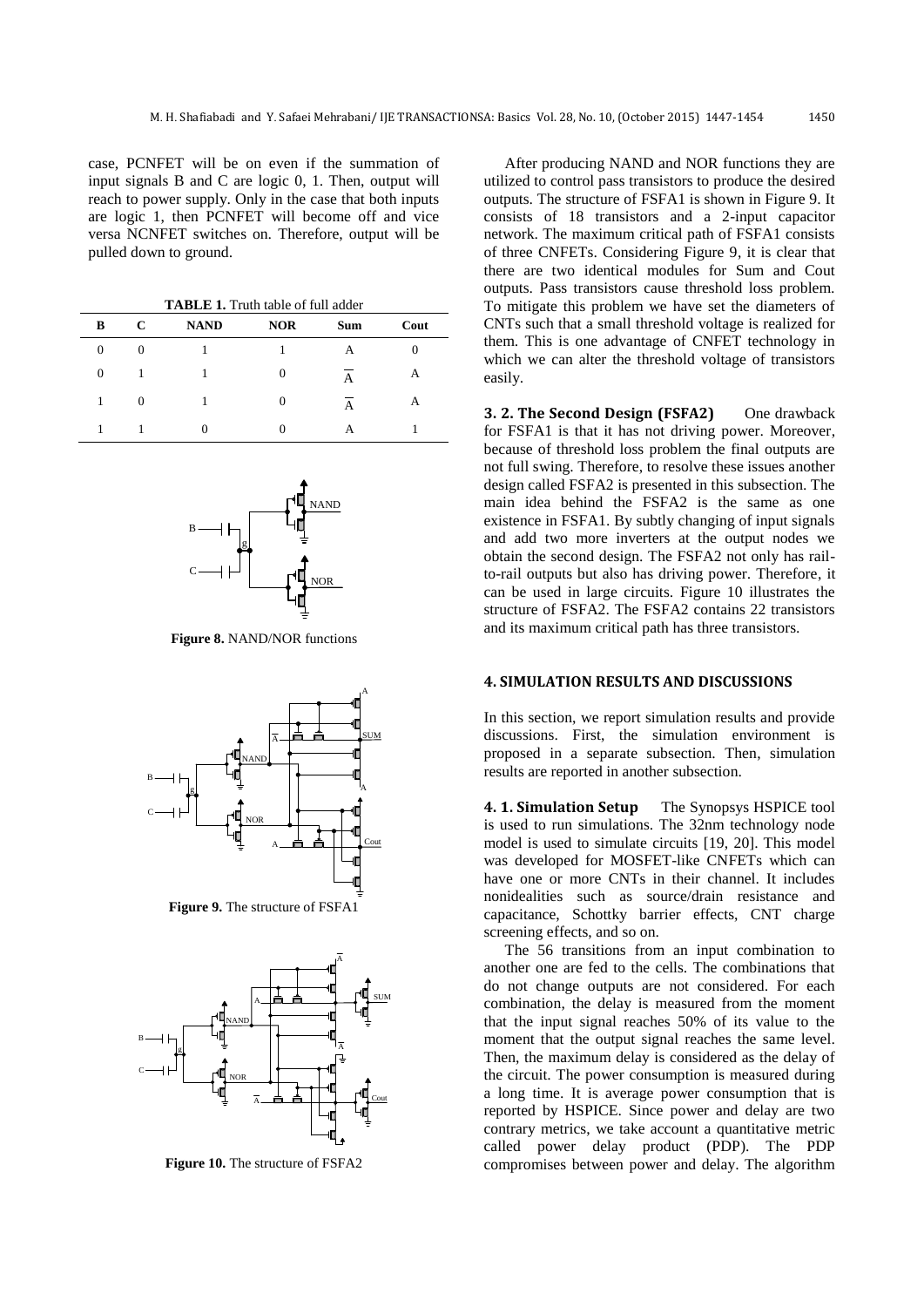power supplies

proposed in [\[21\]](#page-6-18) is employed to obtain the minimum PDP for each full adder cell. We use standard fanout of four inverters  $(FO_4)$  to measure figure of merit for each full adder. Moreover, input buffers are used to simulate realistic inputs. Buffers are constructed by cascading two inverter gates.

**4. 2. Simulation Results** In the first simulation, we have studied robustness of circuits against power supply scaling. Performances of circuits are considered in a vast range of power supplies ranged from 0.85V to 1V. The operating frequency and temperature are set to be 100MHz and 27°C, respectively. The simulation results are tabulated in Table 2. Bold-faced numbers show the best results. This table depicts that the performance metrics of FSFA2 is better than FSFA1. For instance, in 0.9V supply, its delay, power consumption and PDP is better than FSFA1 by about 21, 35, and 49%, respectively. This reduction in power consumption is due to rail-to-rail outputs for FSFA2. Therefore, fanout inverters will switch fast and short circuit current will be decreased. Moreover, since there is full swing outputs, transistors existing in the fanout inverters will be quite off or on. Therefore, static power consumption is removed. Table 2 demonstrates that the proposed cells scale well with power supply variations and outperform the other cells in terms of delay, power consumption and PDP metrics. It is worth to note that 3C2C and Design 2 cells have the worst PDP values.

In the second simulation, temperature noise is taken into account. In this simulation, we study the susceptibility of different full adders against ambient temperatures. All circuits are simulated at 0.9V supply, 100MHz operating frequency and fanout of FO4. Temperatures are changed from 0 to 70°C. Simulation results are shown in Figure 11. Figure 11 demonstrates that the FSFA2 and the FSFA1 have the lowest energy consumption, respectively, compared to other cells. Among different cells, 3C2C, FA1, and Design 2 have the highest PDP, respectively.

Full adder cell often is used in larger circuits with larger fanouts. In this experiment, we study the driving power of different cells against varying output loads. Simulations are performed at 0.9V power supply, 100MHz frequency, 27°C and output loads from 2fF to 10fF. Results are shown in Figure 12. It is clear from Figure 12, when the output load increases the PDP of FSFA2 and MBFA cells are gradually increased while the PDP of 3C2C, Design 2, FA1, and FA2 are sharply increased. Therefore, the proposed cell (FSFA2) can be effectively used in larger structures.

Process variation is one of the concerns of CNFET technology. Inaccurate manufacturing process produces CNTs with different diameters. Therefore, the threshold voltage of each CNFET will be different from the other ones, and might negatively affect the performance of the circuit or cause a malfunction.

| Jower supplies<br>Vdd(V) |                   | 0.85    | 0.9     | 1       |
|--------------------------|-------------------|---------|---------|---------|
|                          | Design 2          | 66.162  | 68.699  | 70.744  |
|                          | 3C2C              | 116.98  | 122.27  | 475.46  |
| Delay<br>(pS)            | FA1               | 89.471  | 80.539  | 75.489  |
|                          | FA <sub>2</sub>   | 54.150  | 49.523  | 44.053  |
|                          | SyMuT             | 33.120  | 44.796  | 41.391  |
|                          | <b>MBFA</b>       | 42.729  | 40.400  | 37.492  |
|                          | FSFA1             | 30.835  | 29.484  | 27.024  |
|                          | FSFA2             | 25.480  | 23.066  | 19.675  |
|                          | Design 2          | 0.82320 | 1.22690 | 2.66980 |
|                          | 3C <sub>2</sub> C | 1.11620 | 1.55630 | 3.41320 |
| Power<br>$(\mu W)$       | FA1               | 1.02820 | 1.14550 | 1.49470 |
|                          | FA <sub>2</sub>   | 0.57609 | 0.81418 | 1.68550 |
|                          | SyMuT             | 0.45429 | 0.66322 | 1.24140 |
|                          | <b>MBFA</b>       | 0.34140 | 0.40375 | 0.59918 |
|                          | FSFA1             | 0.34950 | 0.42040 | 0.72254 |
|                          | FSFA2             | 0.22770 | 0.26953 | 0.43058 |
|                          | Design 2          | 0.05446 | 0.08428 | 0.18887 |
|                          | 3C <sub>2</sub> C | 0.13057 | 0.19028 | 1.62290 |
| PDP (fJ)                 | FA1               | 0.09199 | 0.09225 | 0.11283 |
|                          | FA <sub>2</sub>   | 0.03119 | 0.04032 | 0.07425 |
|                          | SyMuT             | 0.01504 | 0.02970 | 0.05138 |
|                          | <b>MBFA</b>       | 0.01458 | 0.01631 | 0.02246 |
|                          | FSFA1             | 0.01077 | 0.01239 | 0.01952 |
|                          | FSFA2             | 0.00580 | 0.00621 | 0.00847 |

**TABLE 2.** Performance metrics of full adders against varying



**Figure 11.** PDP against varying temperatures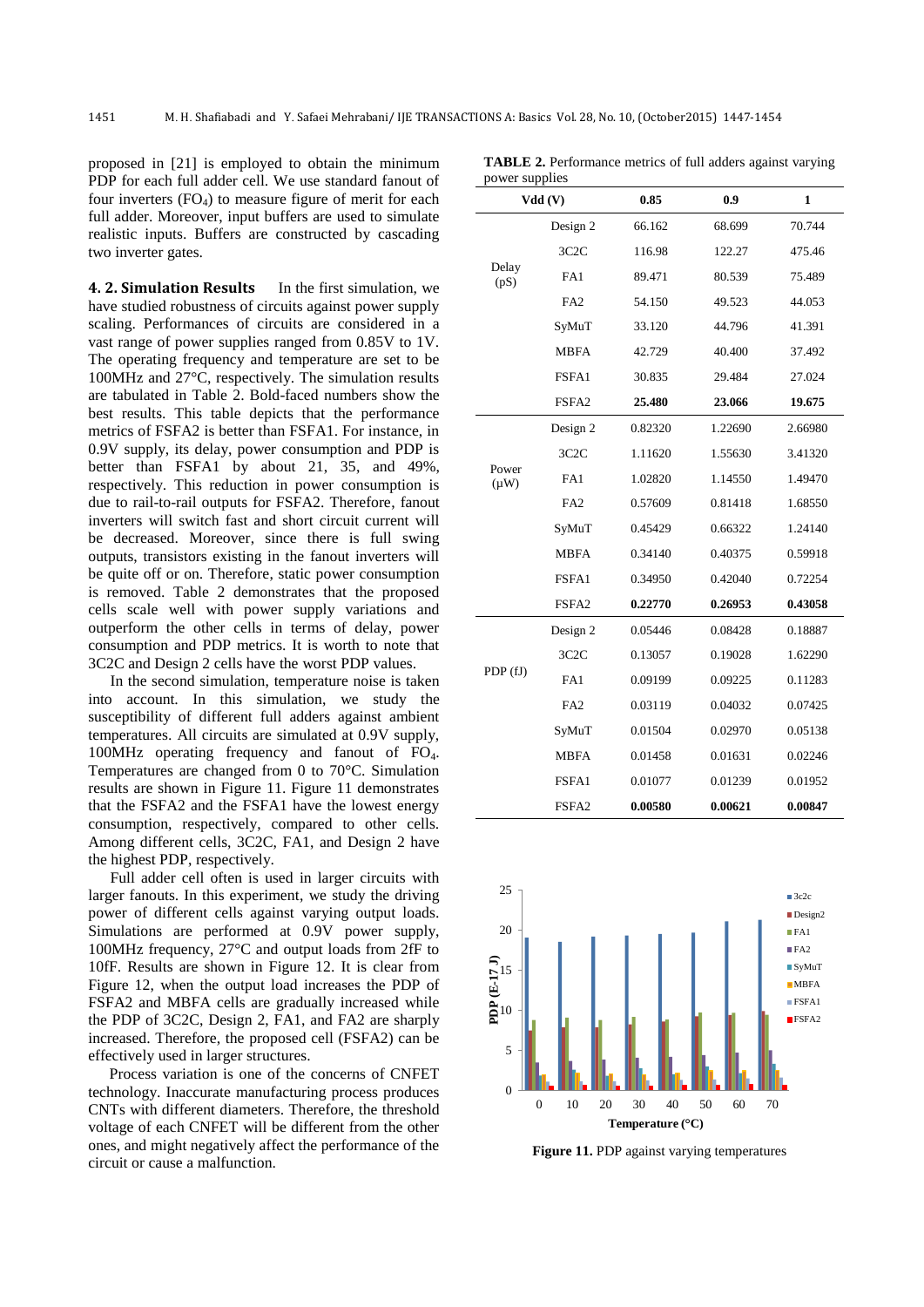In this simulation, we study the robustness of the proposed cells against process variation. A Monte Carlo transient analysis is performed. A credible number of 30 iterations are performed for each diameter deviation. Diameter deviations from the mean value are in the range of 0.08nm to 0.2nm [\[22\]](#page-6-19). The distribution of the diameters of CNTs is supposed to be Gaussian with 6 sigma distribution [\[23\]](#page-6-20). Table 3 tabulates the maximum power, delay, and PDP variations for FSFA1 and FSFA2 cells. Table 3 depicts that both FSFA1 and FSFA2 function well in presence of diameter variations of CNTs. It is worth to note that FSFA2 is more robust than FSFA1.



**Figure 12.** PDP against output load

**TABLE 3.** Performance variations against diameter variations

| Design            | Diameter<br>Deviation<br>(nm)         | 0.08  | 0.12  | 0.16  | 0.2   |
|-------------------|---------------------------------------|-------|-------|-------|-------|
|                   | Delay<br>variation<br>$(E-11 S)$      | 9.550 | 0.307 | 0.445 | 0.584 |
| FSFA1             | Power<br>variation<br>$(E-7 W)$       | 0.467 | 0.773 | 1.194 | 1.747 |
|                   | <b>PDP</b><br>variation<br>$(E-18 J)$ | 16.33 | 3.58  | 5.490 | 7.874 |
|                   | Delay<br>variation<br>$(E-11 S)$      | 0.378 | 0.671 | 4.210 | 4.099 |
| FSFA <sub>2</sub> | Power<br>variation<br>$(E-7 W)$       | 0.274 | 0.439 | 1.855 | 2.150 |
|                   | <b>PDP</b><br>variation<br>$(E-18 J)$ | 0.724 | 1.228 | 5.886 | 6.915 |

**TABLE 4.** Performance results of 4-bit ripple carry adder

| $\mathbf{V}_{\mathbf{D}\mathbf{D}}$ | 0.65             |                                |                        |
|-------------------------------------|------------------|--------------------------------|------------------------|
|                                     | Power $(*E-6 W)$ | <b>Delay</b> (* <b>E-12</b> S) | <b>PDP</b> $(*E-17 J)$ |
| 3C2C                                | Fail             | Fail                           | Fail                   |
| Design 2                            | 1.5865           | 431.89                         | 68.520                 |
| FA1                                 | 0.6558           | 2264.3                         | 148.50                 |
| FA <sub>2</sub>                     | 0.6963           | 429.53                         | 29.909                 |
| SyMuT                               | 0.59161          | 211.20                         | 12.495                 |
| <b>MBFA</b>                         | 0.40681          | 1198.7                         | 48.765                 |
| FSFA1                               | 0.18891          | 257.63                         | 4.8669                 |
| FSFA <sub>2</sub>                   | 0.15517          | 132.35                         | 2.0536                 |

To study the performance of full adders in a real test bed, we use a 4-bit ripple carry adder (RCA). The delay is calculated from the moment that inputs are fed to the first stage full adder until the moment that desired signals are loaded from the forth stage full adder cell. To have realistic input signals we use two casceded inverter gates (buffers) and we also apply buffers at the output nodes. Simulation results are tabulated in Table 4. Simulation results confirm that both the proposed designs are more efficient than other cells. For instance, the FSFA2 consumes less PDP about 97, 98, 93, 83, 95, and 57% compared to Design 2, FA1, FA2, SyMuT, MBFA, and FSFA1, respectively. Note that the 3C2C fails to function in an RCA, since it is so sensitive to voltage levels at internal nodes. The FSFA2 has the least power consumption due to using pass transistor logic. In conclusion, the proposed cell is very suitable to be employed in large arithmetic structures.

#### **5. CONCLUSION**

Two novel full adder cells using both capacitive threshold logic (CTL) and pass transistor logic (PTL) were presented in this paper. They use two symmetrical modules in their structure to produce Sum and Cout signals. The first design had 18 transistors and a 2-input capacitor network. Capacitor network was responsible for realizing 2-input NAND and NOR functions. Then, they were applied to control transistors to generate the desired outputs for Sum and Cout. One drawback of the first design was that it had not rail-to-rail output signals. Therefore, by changing the inputs of transistors and adding two inverter gates the second design was presented. It had 22 transistors and its outputs were full swing.

Synopsys HSPICE tool was used to simulate the circuits. All designs simulated in 32nm CNFET technology. Intensive simulations in presence of power supply scaling, temperature noise, and output load were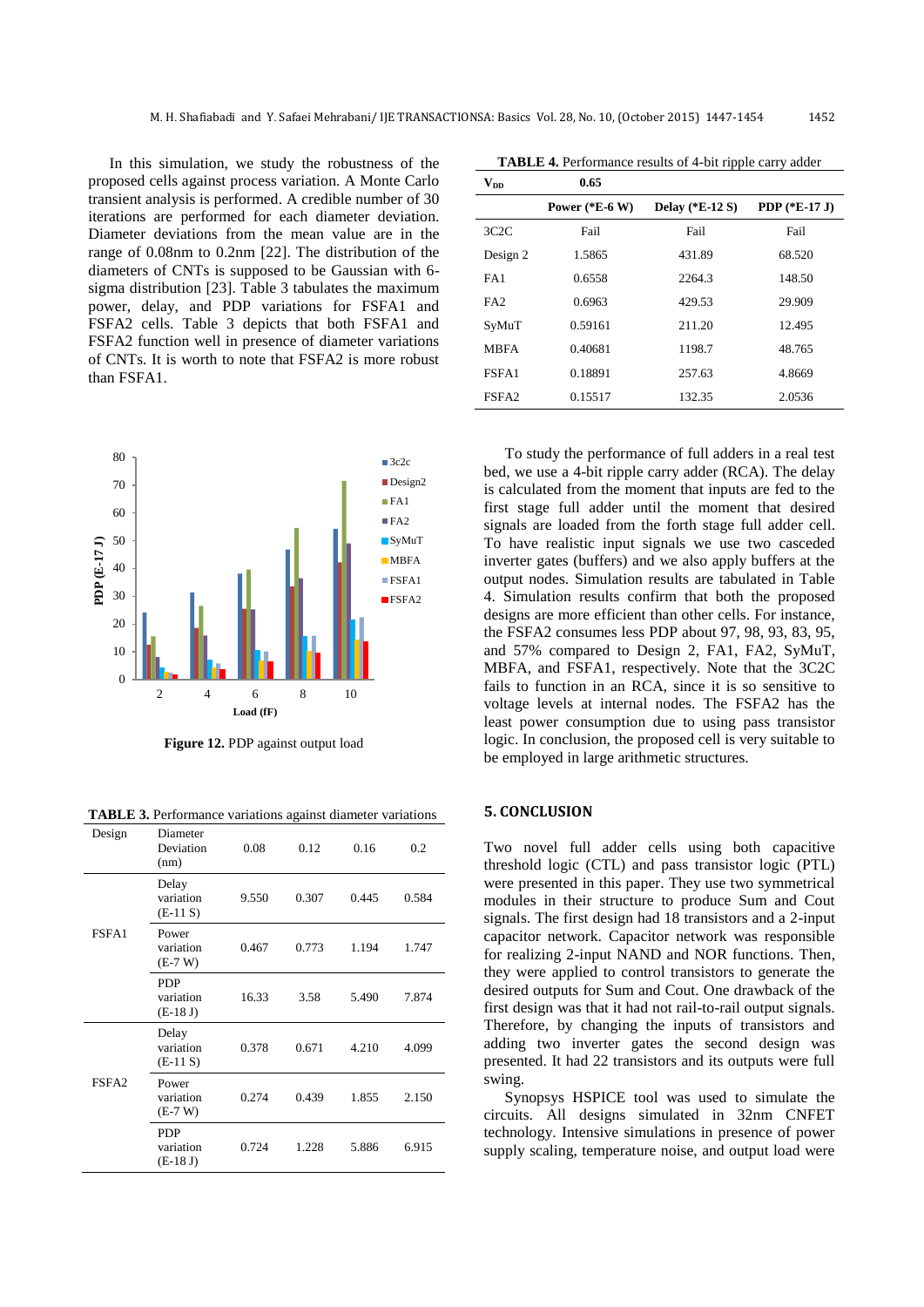performed. Simulation results confirmed that both of proposed designs had better performance compared to other ones. We observed that both of proposed full adders were low-power, high-speed, and low-energy. Finally, a Monte Carlo transient analysis was run to evaluate the susceptibility of the proposed cells against the diameter variations of carbon nanotubes. Simulation results demonstrated that the proposed cells can function well against process variation.

#### **6. ACKNOWLEDGEMENT**

The authors gratefully acknowledge the financial and other support of this research namely "Design of Full Adder Cell with Low Energy Consumption in Carbon Nanotube Technology," provided by the Islamic Azad University, Islamshahr Branch, Islamshahr, Iran.

### **7. REFERENCES**

- <span id="page-6-0"></span>1. Moallem, P. and Ehsanpour, M., "A novel design of reversible multiplier circuit", *International Journal of Engineering*, Vol. 26, No. 6, (2013), 577-586.
- <span id="page-6-1"></span>2. Chang, C.-H., Gu, J. and Zhang, M., "Ultra low-voltage lowpower CMOS 4-2 and 5-2 compressors for fast arithmetic circuits", *Circuits and Systems I: Regular Papers, IEEE Transactions on*, Vol. 51, No. 10, (2004), 1985-1997.
- <span id="page-6-2"></span>3. Mehrabani, Y.S. and Eshghi, M., "Design of an asip processor for MD5 hash algorithm", IEEE 20th Telecommunications Forum (TELFOR),, (2012), 548-541.
- <span id="page-6-3"></span>4. Sharifi, M.A. and Mojallali, H., "Design of IIR digital filter using modified chaotic orthogonal imperialist competitive algorithm", in Fuzzy Systems (IFSC), 13th Iranian Conference on, IEEE, (2013), 1-6.
- 5. Hassanpour, H. and Ghadi, A.R., "Image enhancement via reducing impairment effects on image components", *International Journal of Engineering-Transactions B: Applications*, Vol. 26, No. 11, (2013), 1267-1274.
- 6. Mack, C., "Fifty years of moore's law", *Semiconductor Manufacturing, IEEE Transactions on*, Vol. 24, No. 2, (2011), 202-207.
- <span id="page-6-4"></span>7. Ketabchi, S., Kianpour, M., Valizadeh, R. and Mahmoodabadi, M.J., "A new technique for image zooming based on the moving least squares", *International Journal of Engineering Transactions C: Aspects*, Vol. 25, No. 2, (2012), 105-110.
- <span id="page-6-5"></span>8. Cho, G., Kim, Y.-B., Lombardi, F. and Choi, M., "Performance evaluation of cnfet-based logic gates", in Instrumentation and Measurement Technology Conference ,I2MTC'09. IEEE, IEEE, (2009), 909-912.
- <span id="page-6-6"></span>9. Moaiyeri, M.H., Chavoshisani, R., Jalali, A., Navi, K. and Hashemipour, O., "High-performance mixed-mode universal min-max circuits for nanotechnology", *Circuits, Systems, and Signal Processing*, Vol. 31, No. 2, (2012), 465-488.
- <span id="page-6-7"></span>10. Iijima, S., "Helical microtubules of graphitic carbon", *Nature*, Vol. 354, No. 6348, (1991), 56-58.
- <span id="page-6-8"></span>11. Lin, S., Kim, Y.-B. and Lombardi, F., "Cntfet-based design of ternary logic gates and arithmetic circuits ,"*Nanotechnology, IEEE Transactions on*, Vol. 10, No. 2, (2011), 217-225.
- <span id="page-6-9"></span>12. Bobba, S., Zhang, J., Pullini, A., Atienza, D. and De Micheli, G., "Design of compact imperfection-immune cnfet layouts for standard-cell-based logic synthesis", in Proceedings of the Conference on Design, Automation and Test in Europe, European Design and Automation Association, (2009), 616-621.
- <span id="page-6-10"></span>13. Navi, K., Momeni, A., Sharifi, F. and Keshavarzian, P., "Two novel ultra high speed carbon nanotube full-adder cells", *IEICE Electronics Express*, Vol. 6, No. 19, (2009), 1395-1401.
- <span id="page-6-11"></span>14. Navi, K., Moaiyeri, M.H. and Momeni, A., "A low-voltage and energy-efficient full adder cell based on carbon nanotube technology", *Nano-micro Letters*, Vol. 2, No. 2, (2010), 114- 120.
- <span id="page-6-12"></span>15. Navi, K., Sajedi, H.H., Mirzaee, R.F., Moaiyeri, M.H., Jalali, A. and Kavehei, O., "High-speed full adder based on minority function and bridge style for nanoscale", *Integration, the VLSI Journal*, Vol. 44, No. 3, (2011), 155-162.
- <span id="page-6-13"></span>16. Maleknejad, M ,.Ghasemi, M. and Keivan, N., "New cntfetbased arithmetic cells with weighted inputs for high<br>performance energy efficient applications", IEICE efficient applications", *Transactions on Electronics*, Vol. 96, No. 7, (2013), 1019- 1027
- <span id="page-6-14"></span>17. Mehrabani, Y.S., Zareei, Z. and Khademzadeh, A., "A highspeed and high-performance full adder cell based on 32-nm cnfet technology for low voltages", *International Journal of High Performance Systems Architecture*, Vol. 4, No. 4, (2013), 196-203.
- <span id="page-6-15"></span>18. Mehrabani, Y.S. and Eshghi, M., "A symmetric ,multi-threshold, high-speed and efficient-energy 1-bit full adder cell design using cnfet technology", *Circuits, Systems, and Signal Processing*, Vol. 34, No. 3, (2015), 739-759.
- <span id="page-6-16"></span>19. Deng, J. and Wong, H.P., "A compact spice model for carbonnanotube field-effect transistors including nonidealities and its application—part i: Model of the intrinsic channel region", *Electron Devices, IEEE Transactions on*, Vol. 54, No. 12, (2007), 3186-3194.
- <span id="page-6-17"></span>20. Deng, J. and Wong, H.P., "A compact spice model for carbonnanotube field-effect transistors including nonidealities and its application—part ii: Full device model and circuit performance benchmarking", *Electron Devices, IEEE Transactions on*, Vol. 54, No. 12, (2007), 3195-3205.
- <span id="page-6-18"></span>21. Chang, C.-H., Gu, J. and Zhang ,M., "A review of 0.18-/spl mu/m full adder performances for tree structured arithmetic circuits", *Very Large Scale Integration (VLSI) Systems, IEEE Transactions on*, Vol. 13, No. 6, (2005), 686-695.
- <span id="page-6-19"></span>22. Shahidipour, H., Ahmadi, A. and Maharatna, K., "Effect of variability in swcnt-based logic gates", in Integrated Circuits, ISIC'09. Proceedings of the 2009 12th International Symposium on, IEEE, (2009), 252-255.
- <span id="page-6-20"></span>23. El Shabrawy, K., Maharatna, K., Bagnall, D. and Al-Hashimi, B.M., "Modeling swcnt bandgap and effective mass variation using a monte carlo approach", *Nanotechnology, IEEE Transactions on*, Vol. 9, No. 2, (2010), 184-193.